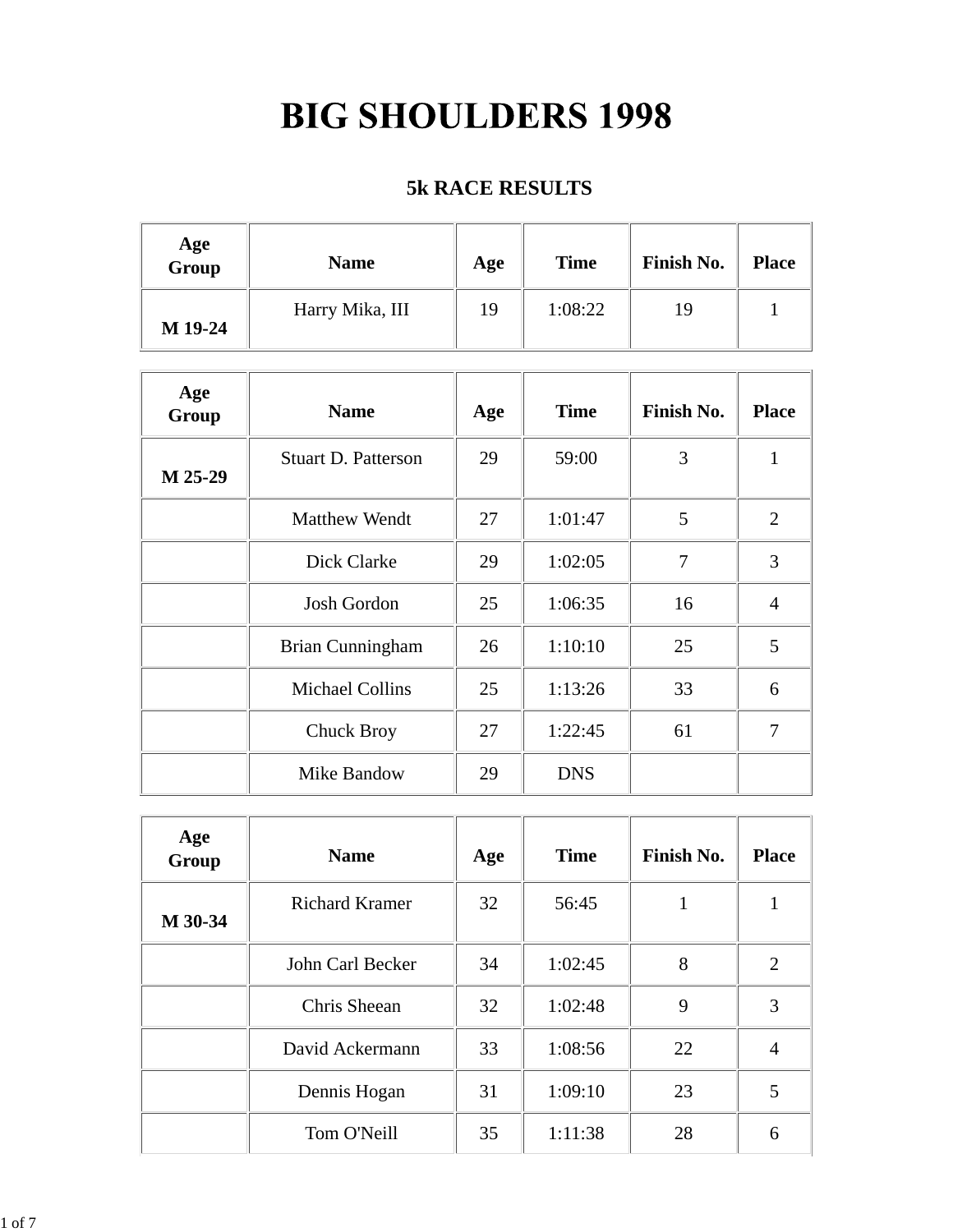| Pat Mulcahy             | 34 | 1:11:52              | 30 | 7  |
|-------------------------|----|----------------------|----|----|
| Seth Leopold            | 31 | 1:17:14              | 46 | 8  |
| Michael Prangle         | 34 | 1:20:24              | 55 | 9  |
| David McIntyre          | 30 | 1:31:13              | 75 | 10 |
| <b>Thomas Boettcher</b> | 34 | 1:37:33<br>(All Fly) | 82 | 11 |
| John Strange            | 34 | <b>DNS</b>           |    |    |
| Michael P. Bauerle      | 34 | <b>DNS</b>           |    |    |

| Age<br>Group | <b>Name</b>            | Age | <b>Time</b>        | Finish No.     | <b>Place</b>   |
|--------------|------------------------|-----|--------------------|----------------|----------------|
| M 35-39      | <b>Barry Dittus</b>    | 38  | 1:01:38            | $\overline{4}$ | $\mathbf{1}$   |
|              | Eric Jernberg          | 39  | 1:05:51            | 13             | $\overline{2}$ |
|              | <b>Ed Powers</b>       | 37  | 1:13:56            | 36             | 3              |
|              | <b>Russell Haffner</b> | 38  | 1:14:30            | 40             | $\overline{4}$ |
|              | Jim Devenney           | 36  | 1:15:19            | 42             | 5              |
|              | James A. Bychowski     | 37  | 1:19:11            | 53             | 6              |
|              | John Mitchell          | 39  | 1:24:22            | 64             | $\overline{7}$ |
|              | S. Casey Platt         | 36  | 1:32:21            | 79             | 8              |
|              | Robert W. Carney, Jr.  | 39  | 1:40:16            | 86             | 9              |
|              | David T. Rudziewicz    | 35  | 1:42:27            | 88             | 10             |
|              | Tom Seabold            | 37  | 58:20<br>(DQ-WTST) |                |                |

| Age<br>Group | <b>Name</b>    | Age | <b>Time</b> | Finish No. | <b>Place</b> |
|--------------|----------------|-----|-------------|------------|--------------|
| M 40-44      | Jim H. Ritter  | 42  | 1:02:01     | O          |              |
|              | Thomas L. Buck | 41  | 1:10:44     | 26         |              |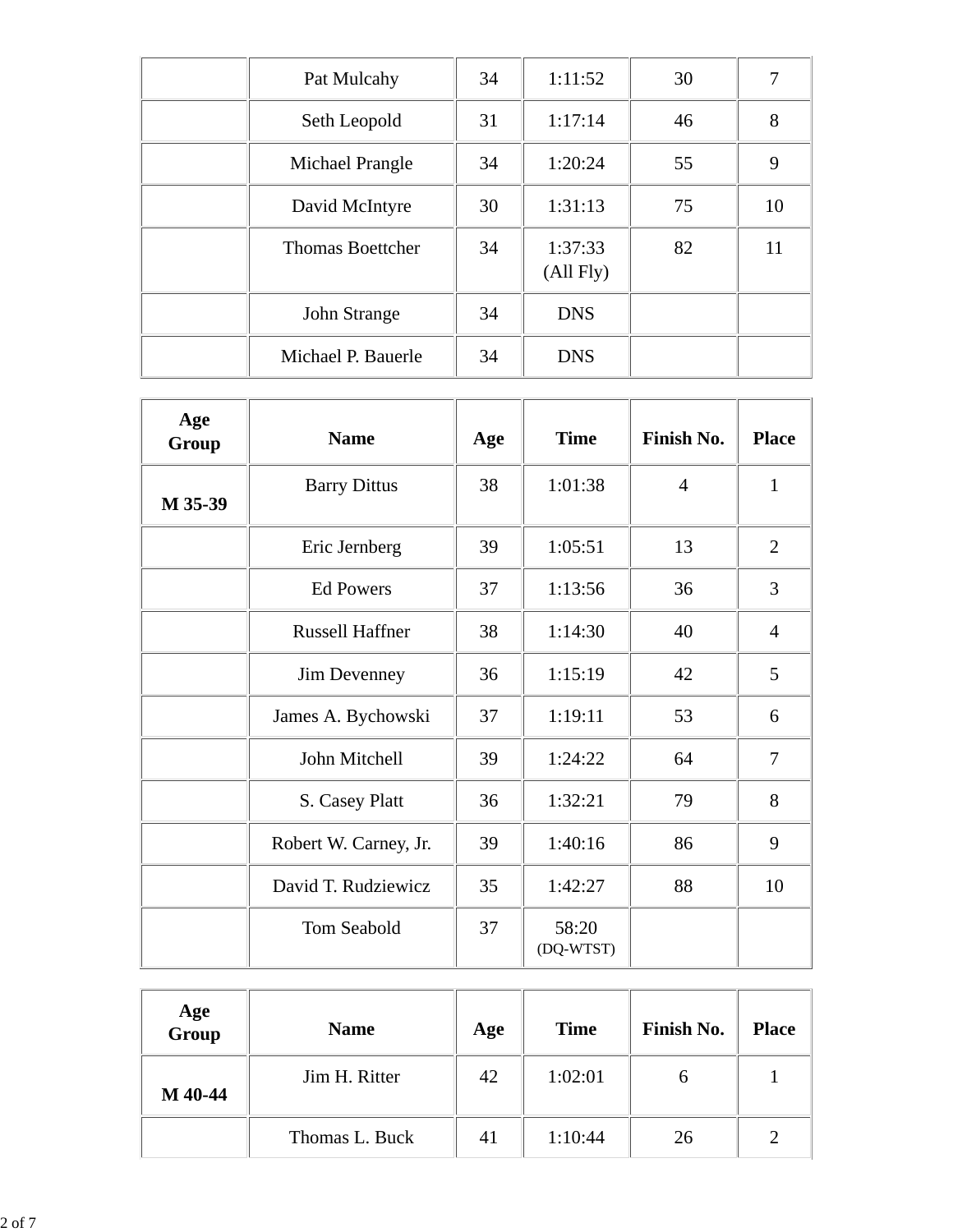| Russell S. Webster | 40 | 1:12:54 | 31 |   |
|--------------------|----|---------|----|---|
| John Kubacki       | 40 | 1:13:51 | 34 |   |
| Daniel Projansky   | 40 | 1:13:55 | 35 |   |
| Boyd Black         | 41 | 1:13:56 | 36 | 6 |
| David Hines        | 44 | 1:18:04 | 49 |   |

| Age<br>Group | <b>Name</b>     | Age | <b>Time</b> | Finish No. | <b>Place</b> |
|--------------|-----------------|-----|-------------|------------|--------------|
| M 40-44      | Mike Bergquist  | 42  | 1:25:03     | 66         | 8            |
|              | Kent Kirk       | 43  | 1:31:40     | 77         |              |
|              | Leeber S. Cohen | 43  | 1:57:39     | 96         | 10           |

| Age<br>Group | <b>Name</b>           | Age | <b>Time</b> | Finish No. | <b>Place</b>   |
|--------------|-----------------------|-----|-------------|------------|----------------|
| M 45-49      | Phil Dodson           | 45  | 1:02:50     | 10         | $\mathbf{1}$   |
|              | <b>Frank Thompson</b> | 46  | 1:07:44     | 17         | $\overline{2}$ |
|              | Andrew C. Black       | 48  | 1:14:52     | 41         | 3              |
|              | Mike Lilleeng         | 46  | 1:18:14     | 51         | $\overline{4}$ |
|              | Tim Kelly             | 46  | 1:20:39     | 56         | 5              |
|              | <b>Tom Doetsch</b>    | 46  | 1:23:05     | 63         | 6              |
|              | <b>Mike Fort</b>      | 46  | 1:29:51     | 72         | 7              |
|              | Dan Roman.            | 48  | 1:30:48     | 73         | 8              |
|              | <b>Richard LeBolt</b> | 47  | 1:30:58     | 74         | 9              |
|              | <b>Joel Cornwell</b>  | 45  | 1:39:25     | 83         | 10             |
|              | <b>Richard David</b>  | 49  | 1:47:44     | 92         | 11             |
|              | Kevin Johnson         | 45  | <b>DNF</b>  |            |                |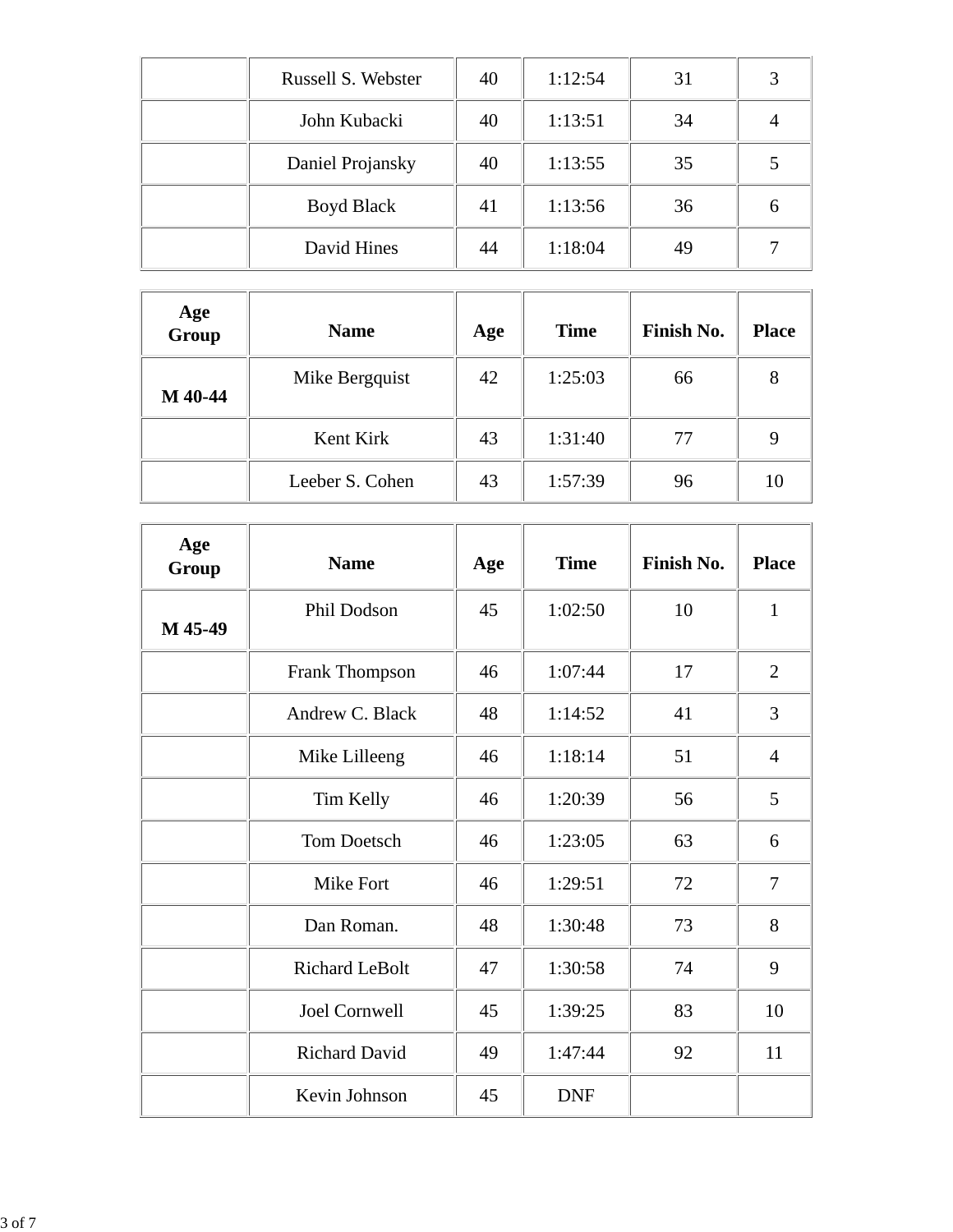| Age<br>Group | <b>Name</b>          | Age | <b>Time</b>          | Finish No.     | <b>Place</b>   |
|--------------|----------------------|-----|----------------------|----------------|----------------|
| M 50-54      | George Wendt         | 50  | 58:43                | $\overline{2}$ |                |
|              | Dennis Miller        | 52  | 1:31:30              | 76             | $\overline{2}$ |
|              | <b>Barry Dayton</b>  | 52  | 1:40:49              | 87             | 3              |
|              | George Yanos         | 51  | 1:48:33              | 93             | $\overline{4}$ |
|              | Robert C. Heilman    | 53  | <b>DNS</b>           |                |                |
|              | <b>Richard Cohen</b> | 54  | 1:19:38<br>(DQ_WTST) |                |                |

| Age<br>Group | <b>Name</b>          | Age | <b>Time</b> | Finish No. | <b>Place</b> |
|--------------|----------------------|-----|-------------|------------|--------------|
| M 55-59      | Tim Griffin          | 55  | 1:07:50     | 19         |              |
|              | <b>Bill Mulliken</b> | 59  | <b>DNS</b>  |            |              |
|              | William Carmody      | 55  | <b>DNS</b>  |            |              |

| Age<br>Group | <b>Name</b>  | Age | <b>Time</b> | Finish No. | <b>Place</b> |
|--------------|--------------|-----|-------------|------------|--------------|
| M 60-64      | Leo Algminas | 63  | 1:39:41     | 84         |              |

| Age<br>Group | <b>Name</b>          | Age | <b>Time</b> | <b>Finish No.</b> | <b>Place</b> |
|--------------|----------------------|-----|-------------|-------------------|--------------|
| M 65-69      | <b>Steve Mullins</b> | 66  | 1:35:58     | 81                |              |

| Age<br>Group | <b>Name</b>          | Age | <b>Time</b> | Finish No. | <b>Place</b> |
|--------------|----------------------|-----|-------------|------------|--------------|
| M 70-74      | Art Koblish          | 74  | 1:43:10     | 89         |              |
|              | <b>Robert Hughes</b> | 70  | 1:56:32     | 96         |              |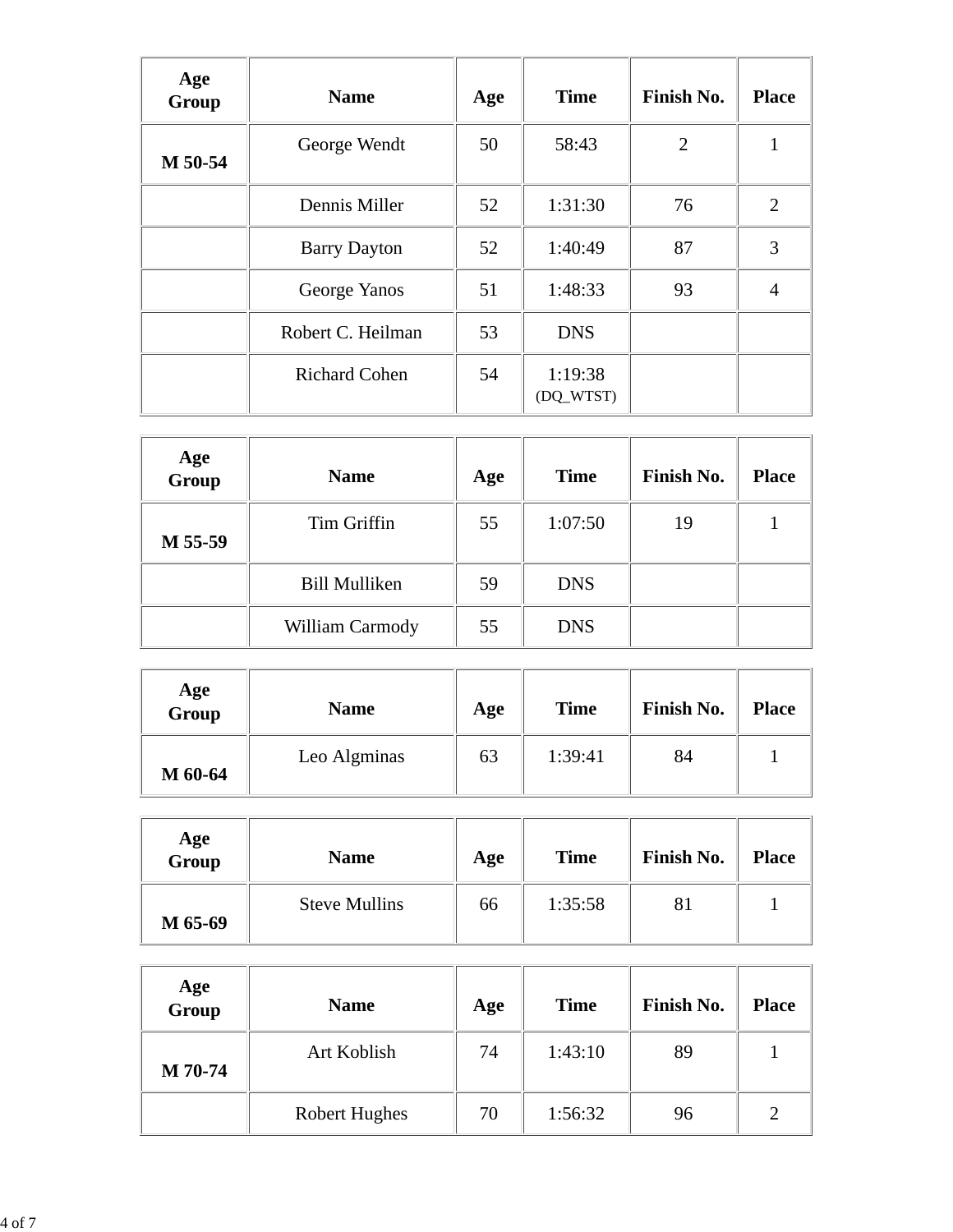| Age<br>Group | <b>Name</b>          | Age | <b>Time</b> | Finish No. | <b>Place</b>   |
|--------------|----------------------|-----|-------------|------------|----------------|
| W 19-24      | Melissa Kuser        | 22  | 1:03:36     | 11         | 1              |
|              | Kari Lydersen        | 22  | 1:04:59     | 12         | 2              |
|              | <b>Joy Stover</b>    | 22  | 1:06:05     | 14         | 3              |
|              | <b>Susan Strohl</b>  | 24  | 1:06:10     | 15         | $\overline{4}$ |
|              | Sarah Abbott         | 24  | 1:14:20     | 39         | 5              |
|              | Amanda D. Braun      | 23  | 1:18:28     | 52         | 6              |
|              | <b>Ashley Maurer</b> | 24  | 1:20:58     | 57         | 7              |

| Age<br>Group | <b>Name</b>     | Age | <b>Time</b> | Finish No. | <b>Place</b> |
|--------------|-----------------|-----|-------------|------------|--------------|
| W 25-29      | Kathleen Pisula | 26  | 1:35:58     | 18         |              |

| Age<br>Group | <b>Name</b>     | Age | <b>Time</b> | <b>Finish No.</b> | <b>Place</b>   |
|--------------|-----------------|-----|-------------|-------------------|----------------|
| W 25-29      | Jie Li          | 26  | 1:11:51     | 29                | $\overline{2}$ |
|              | Sandra L Lehr   | 28  | 1:15:51     | 43                | 3              |
|              | Ann M. Hart     | 25  | 1:17:09     | 45                | $\overline{4}$ |
|              | Jane Doe        | 27  | 1:17:44     | 48                | 5              |
|              | Kelly McCormick | 27  | 1:25:40     | 67                | 6              |
|              | Marta Lukjan    | 26  | <b>DNS</b>  |                   |                |
|              | Diane Marolda   | 28  | <b>DNS</b>  |                   |                |

| Age<br>Group | <b>Name</b>     | Age | <b>Time</b> | <b>Finish No.</b> | <b>Place</b> |
|--------------|-----------------|-----|-------------|-------------------|--------------|
| W 30-34      | Doreen M. Lemke | 34  | 1:16:10     | 44                |              |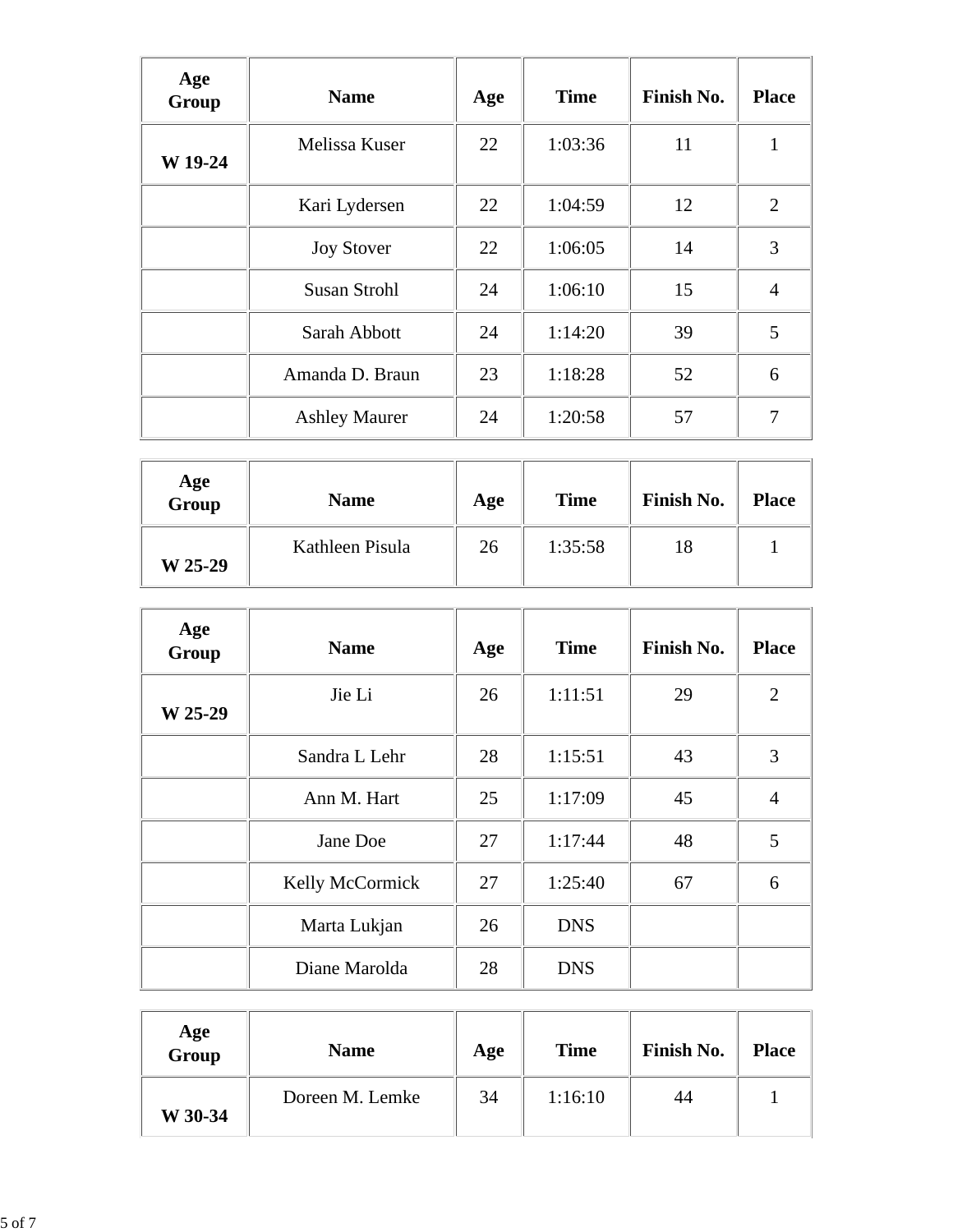| Karen Fredrickson   | 31 | 1:21:55    | 59 |  |
|---------------------|----|------------|----|--|
| Regina Husar        | 33 | 1:29:17    | 70 |  |
| Jennifer Demmon     | 30 | 1:29:36    | 71 |  |
| Lisa Schneider      | 33 | 2:11:02    | 98 |  |
| <b>Becky Heller</b> | 34 | <b>DNS</b> |    |  |

| Age<br>Group | <b>Name</b>           | Age | <b>Time</b> | Finish No. | <b>Place</b>   |
|--------------|-----------------------|-----|-------------|------------|----------------|
| W 35-39      | <b>Margaret Bowen</b> | 39  | 1:09:20     | 24         |                |
|              | Kim Knight            | 36  | 1:17:36     | 47         | $\overline{2}$ |
|              | Kelli Billish Fitter  | 35  | 1:21:17     | 58         | 3              |
|              | <b>Amy Statton</b>    | 37  | 1:43:40     | 90         | 4              |
|              | Laura J. Guasta       | 36  | <b>DNS</b>  |            |                |
|              | Mary Hamilton         | 39  | <b>DNS</b>  |            |                |

| Age<br>Group | <b>Name</b>             | Age | <b>Time</b> | Finish No. | <b>Place</b>   |
|--------------|-------------------------|-----|-------------|------------|----------------|
| W 40-44      | Susan M. Ritter         | 41  | 1:08:36     | 21         | 1              |
|              | Pam Beck                | 41  | 1:10:52     | 27         | $\overline{2}$ |
|              | Christine M. Silva      | 40  | 1:13:04     | 32         | 3              |
|              | Pam J. Allen            | 42  | 1:14:12     | 38         | $\overline{4}$ |
|              | Laura Wright            | 40  | 1:18:09     | 50         | 5              |
|              | Andrea L. Brown         | 42  | 1:22:26     | 60         | 6              |
|              | Karen Marchi            | 41  | 1:22:48     | 62         | 7              |
|              | Lori Wheeles            | 40  | 1:26:35     | 68         | 8              |
|              | <b>Margaret Bayless</b> | 41  | 1:27:43     | 69         | 9              |
|              | Catherine M Gray        | 40  | 1:32:17     | 78         | 10             |